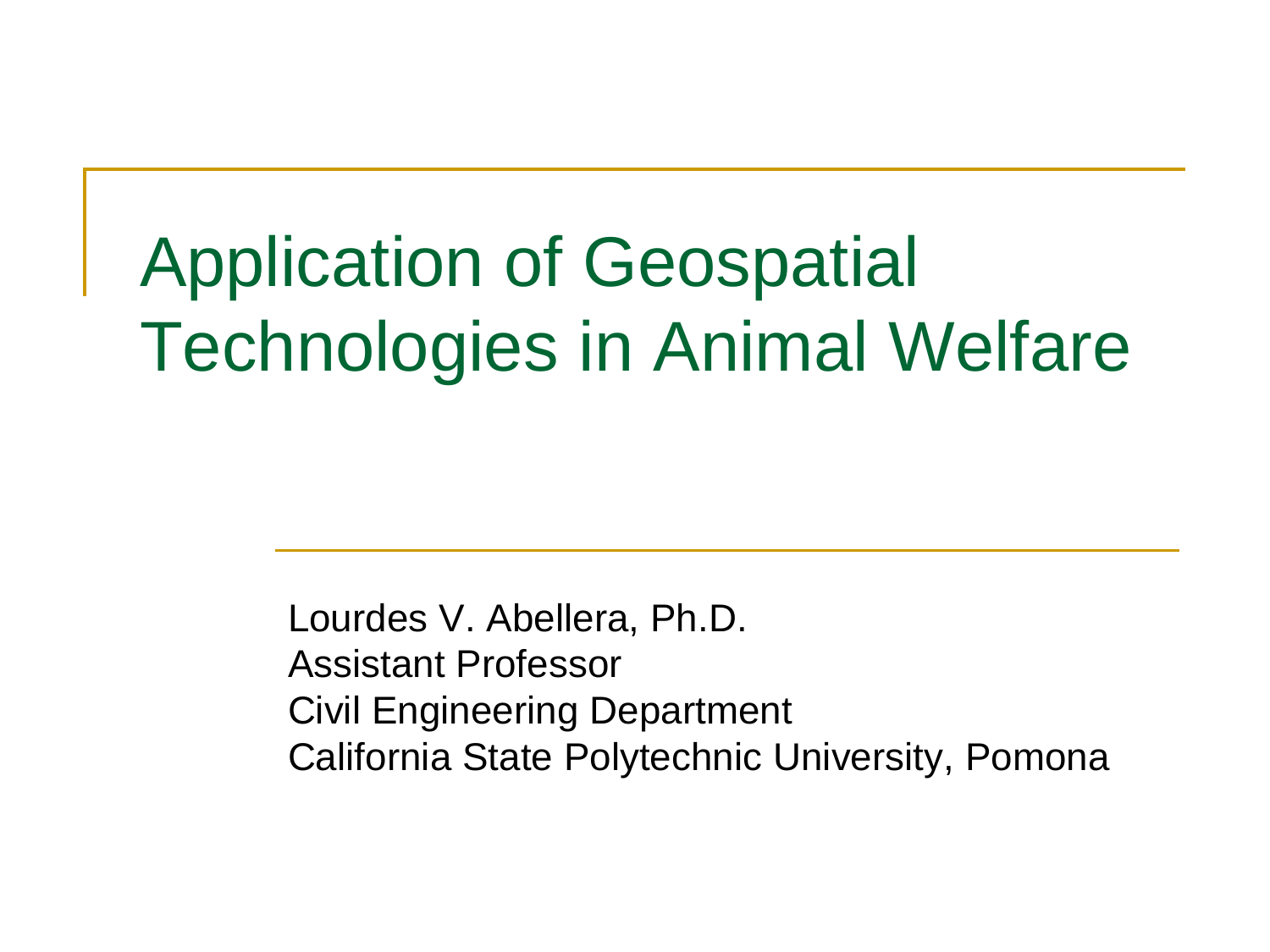#### Background

- n There is growing public interest in animal welfare.
	- **q** Change.org petitions
	- <sup>q</sup> Wildlife Crime Tech Challenge
	- <sup>q</sup> Nonhuman Rights Project
- **n** Climate change will affect the welfare of livestock.
	- <sup>q</sup> Animal welfare is a priority research area of the U.S. Department of Agriculture.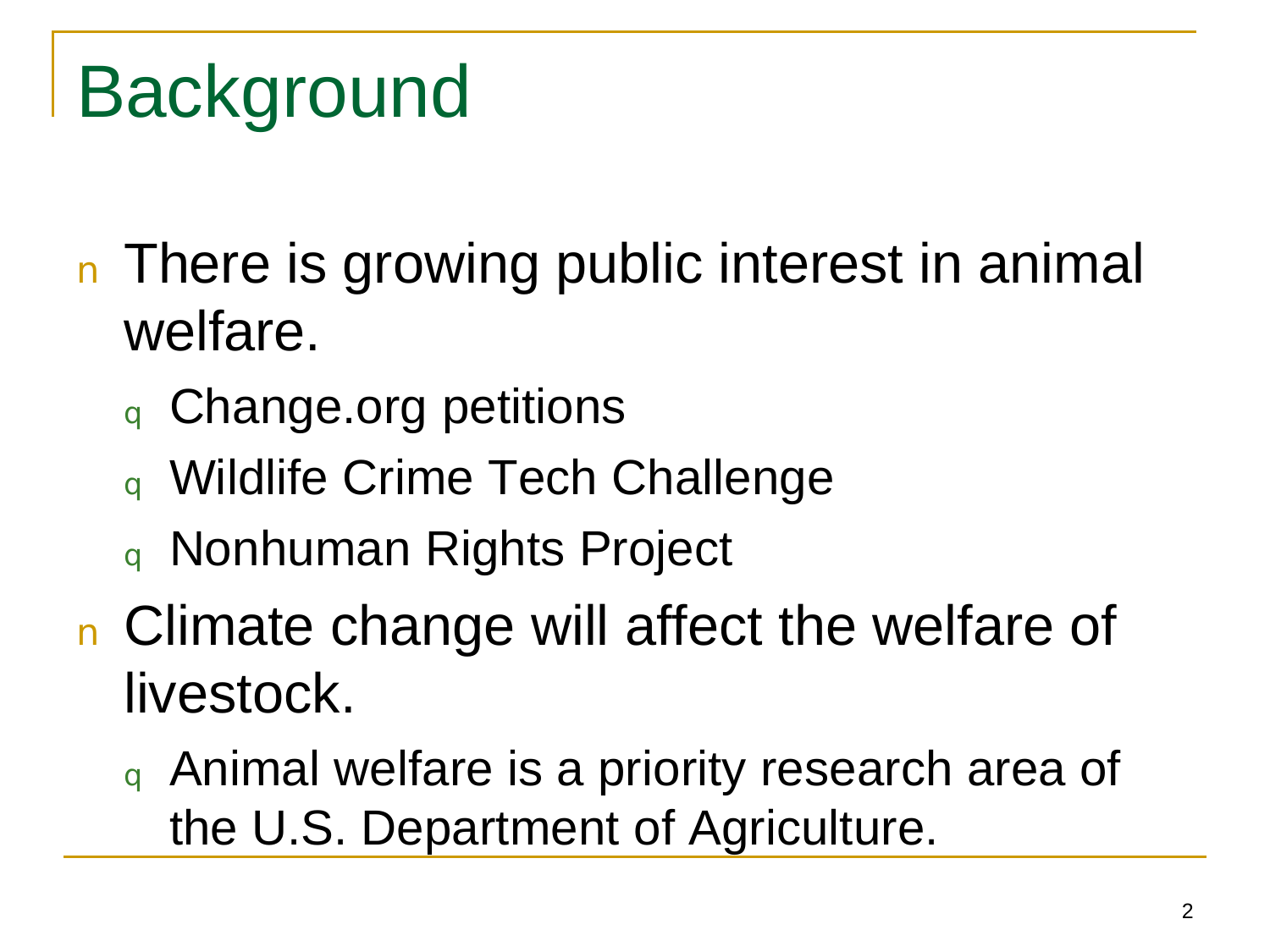## Project Activities

- n Performed an online comprehensive search of the activities and research involving the use of geospatial technologies in animal welfare
- **n** Summarized the results in a website
- Learned about the areas where further research efforts are needed, the main players, and their locations
- n Examining possible topics for collaboration with other departments in our campus and/or with other universities
- **n** Looking at funding sources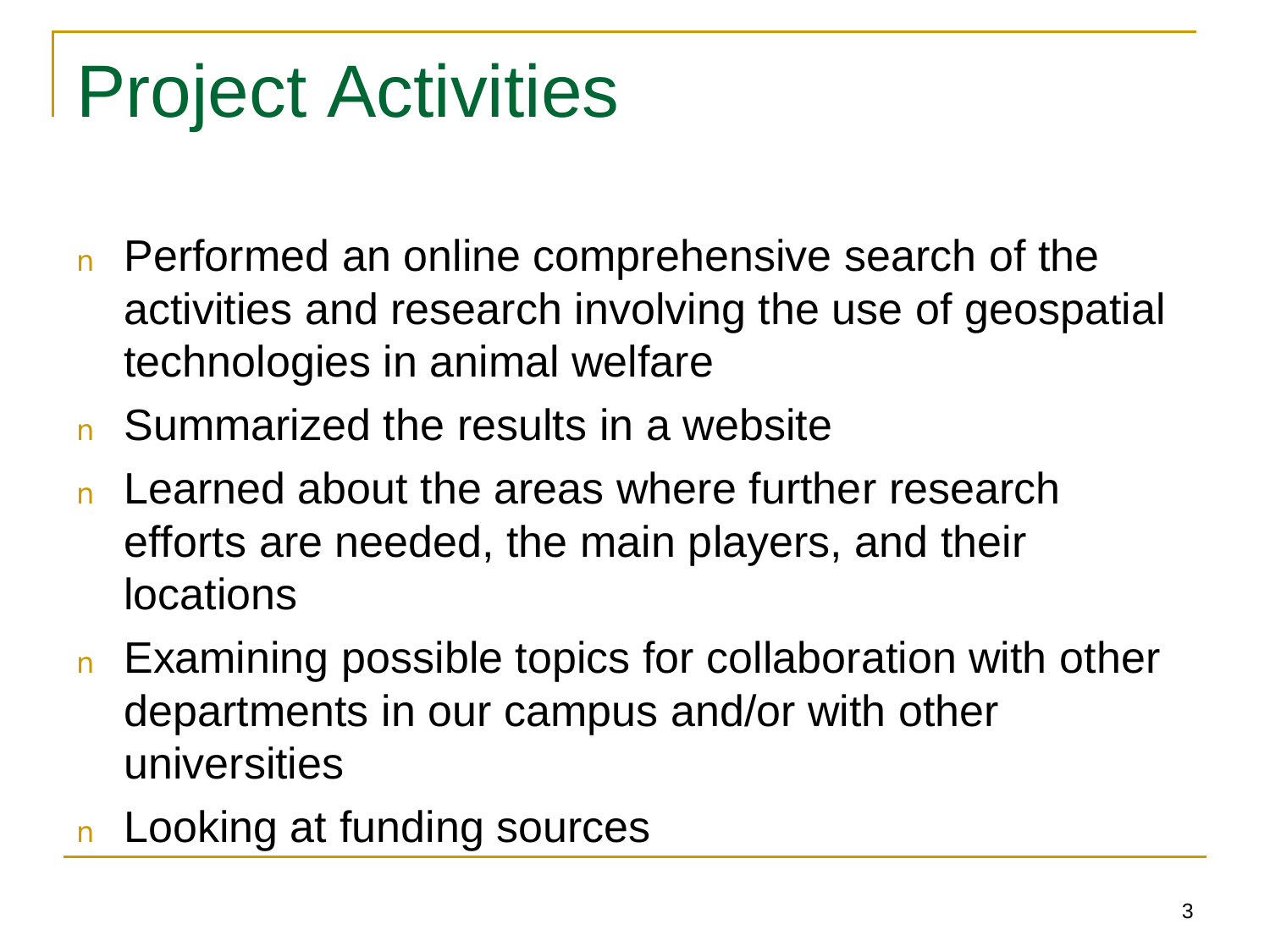## Departments that can be involved with animal welfare projects

- **n** Geospatial Engineering
- **n** Agriculture
- **Biology**
- **n** Electrical Engineering
- n Computer Science
- **n** Geography
- <sup>n</sup> Law
- n Criminal Justice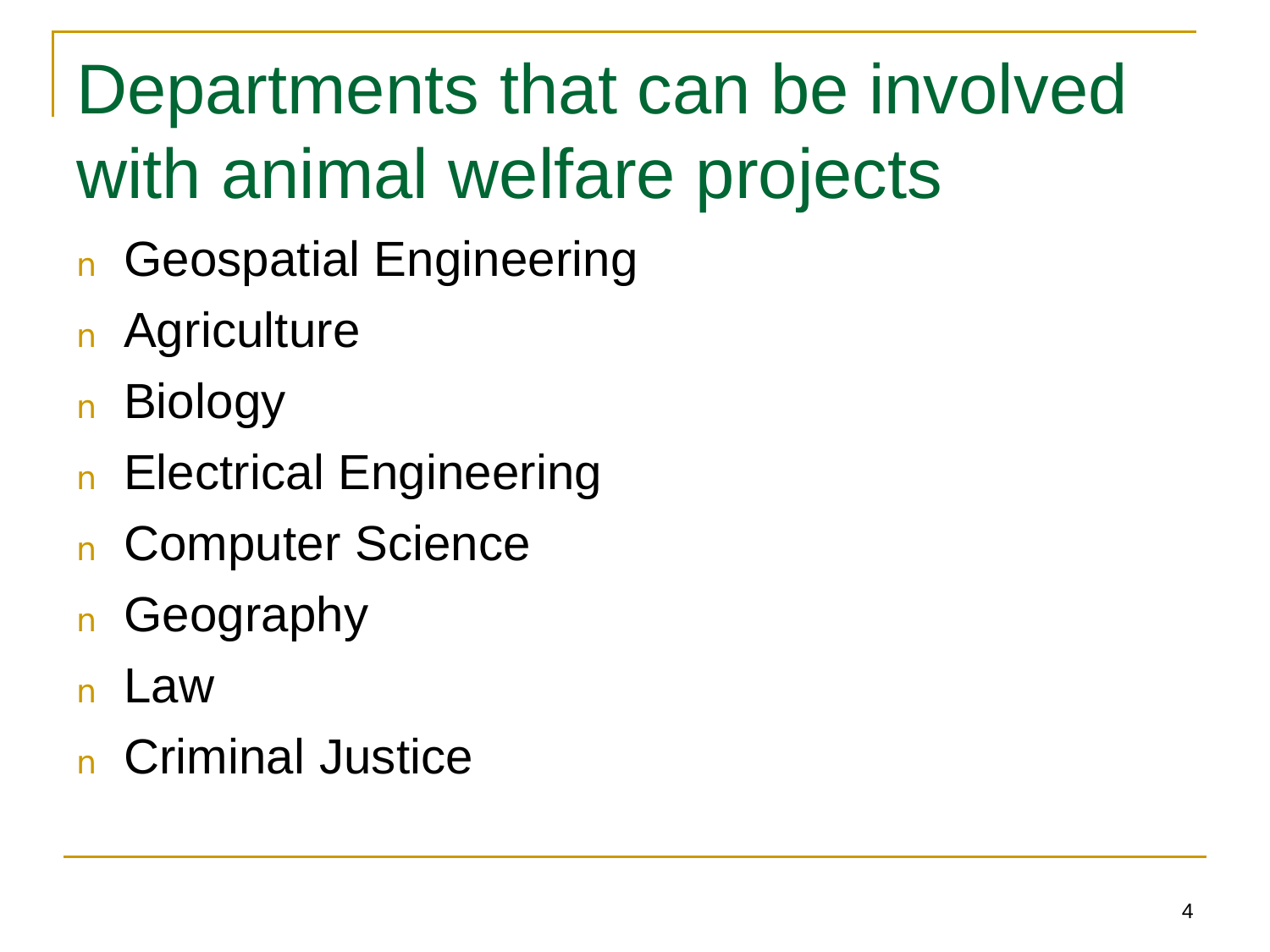# Modeling and mapping habitats

- n One of the early applications of the geospatial technologies in animal conservation
- n For my M.S. degree in Remote Sensing at the University of the Philippines, Diliman, I delineated the habitat of the Philippine tarsier (*Carlito syrichta*).



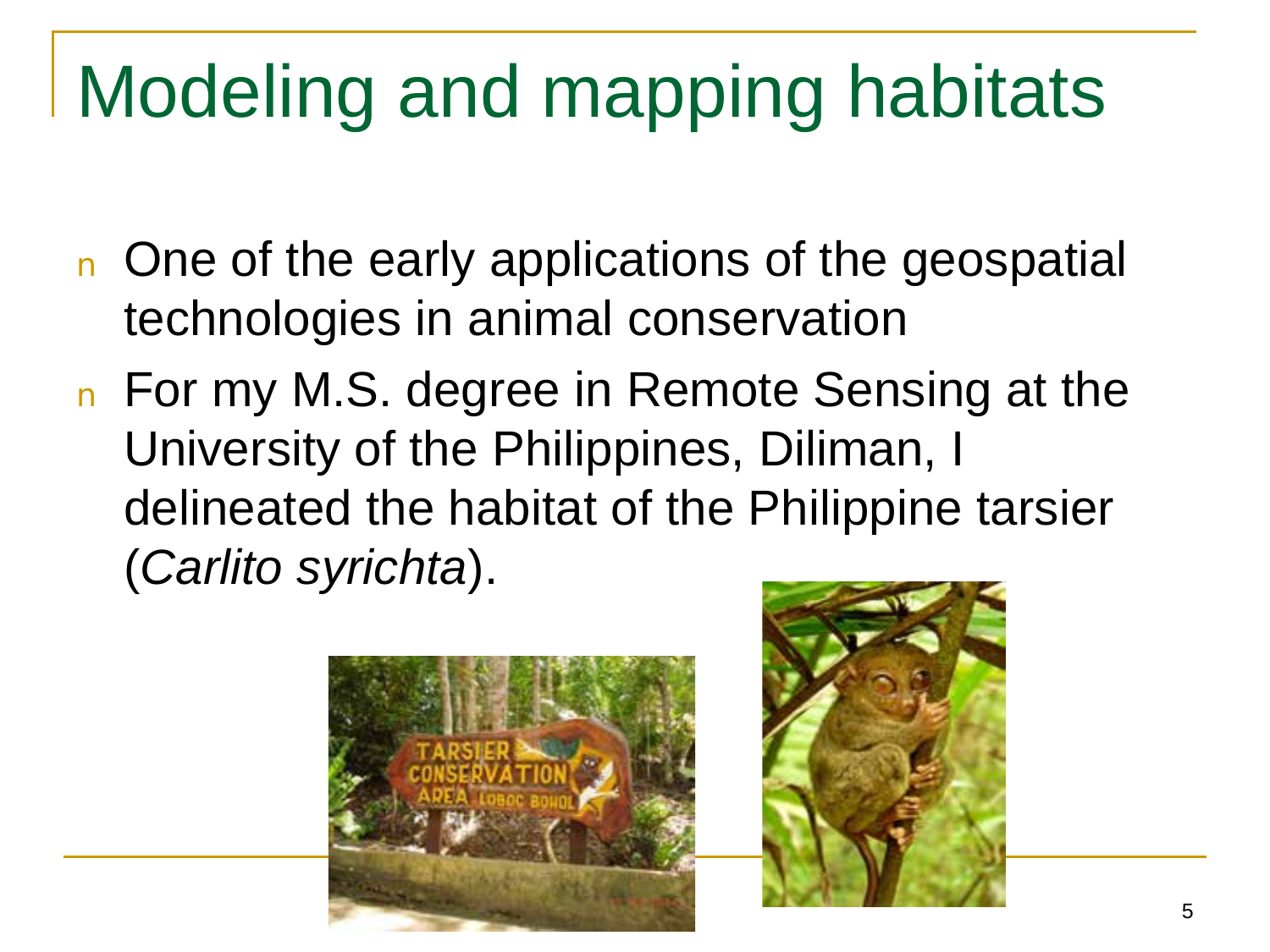

#### **Philippine Tarsier GIS Habitat Mapping Model using IDRISI**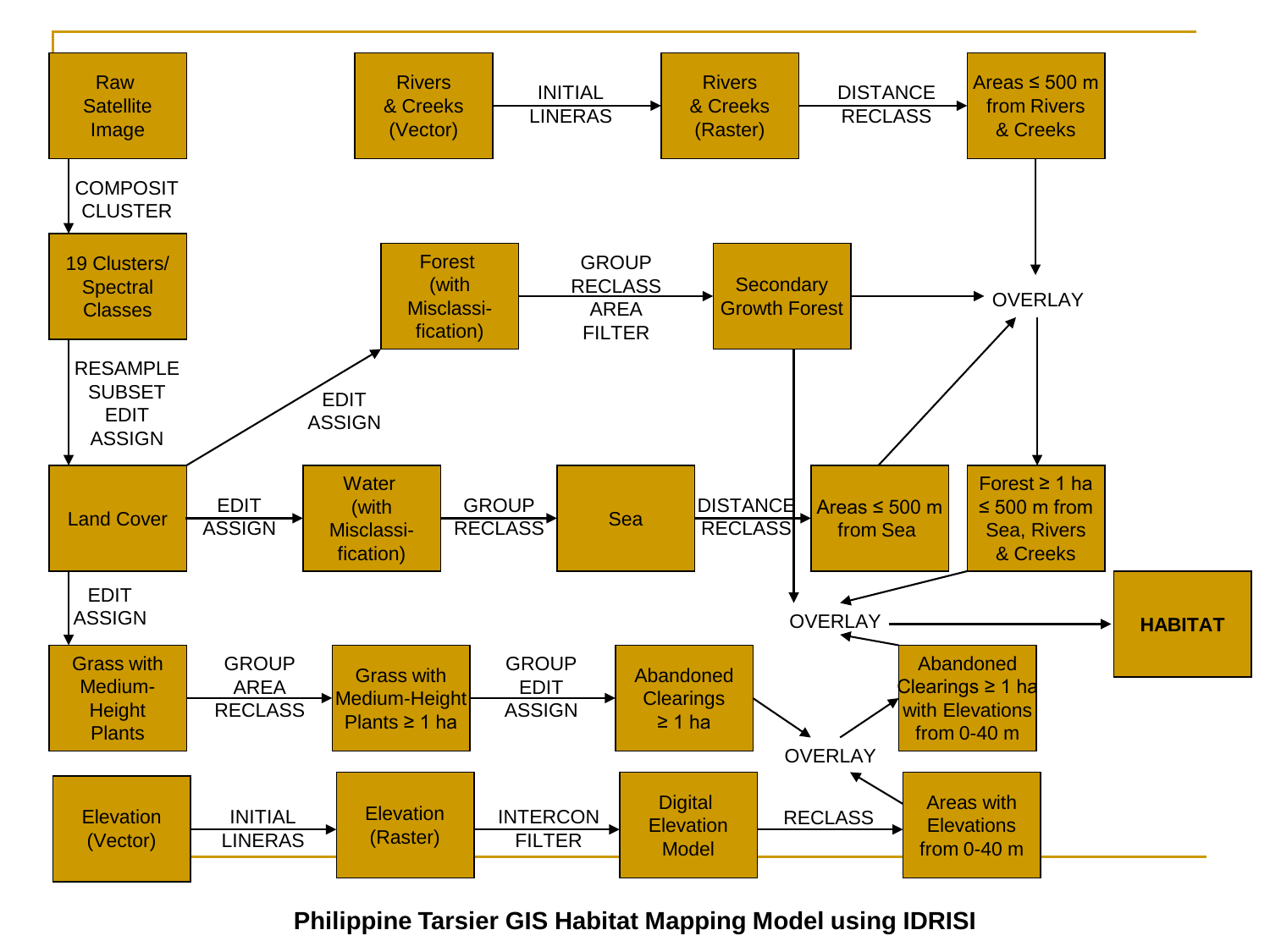#### Tracking animal movement



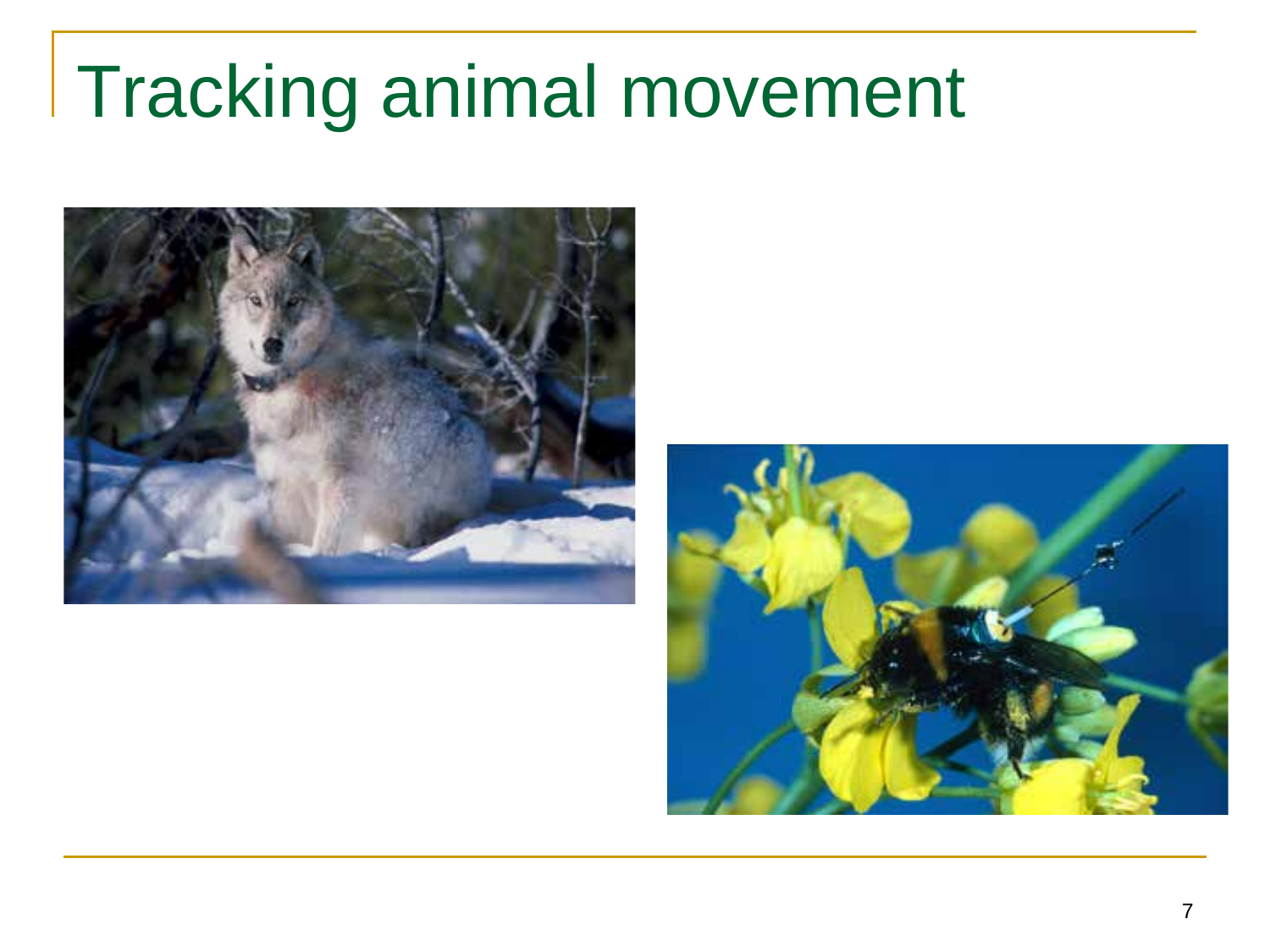## Using UAVs to prevent poaching



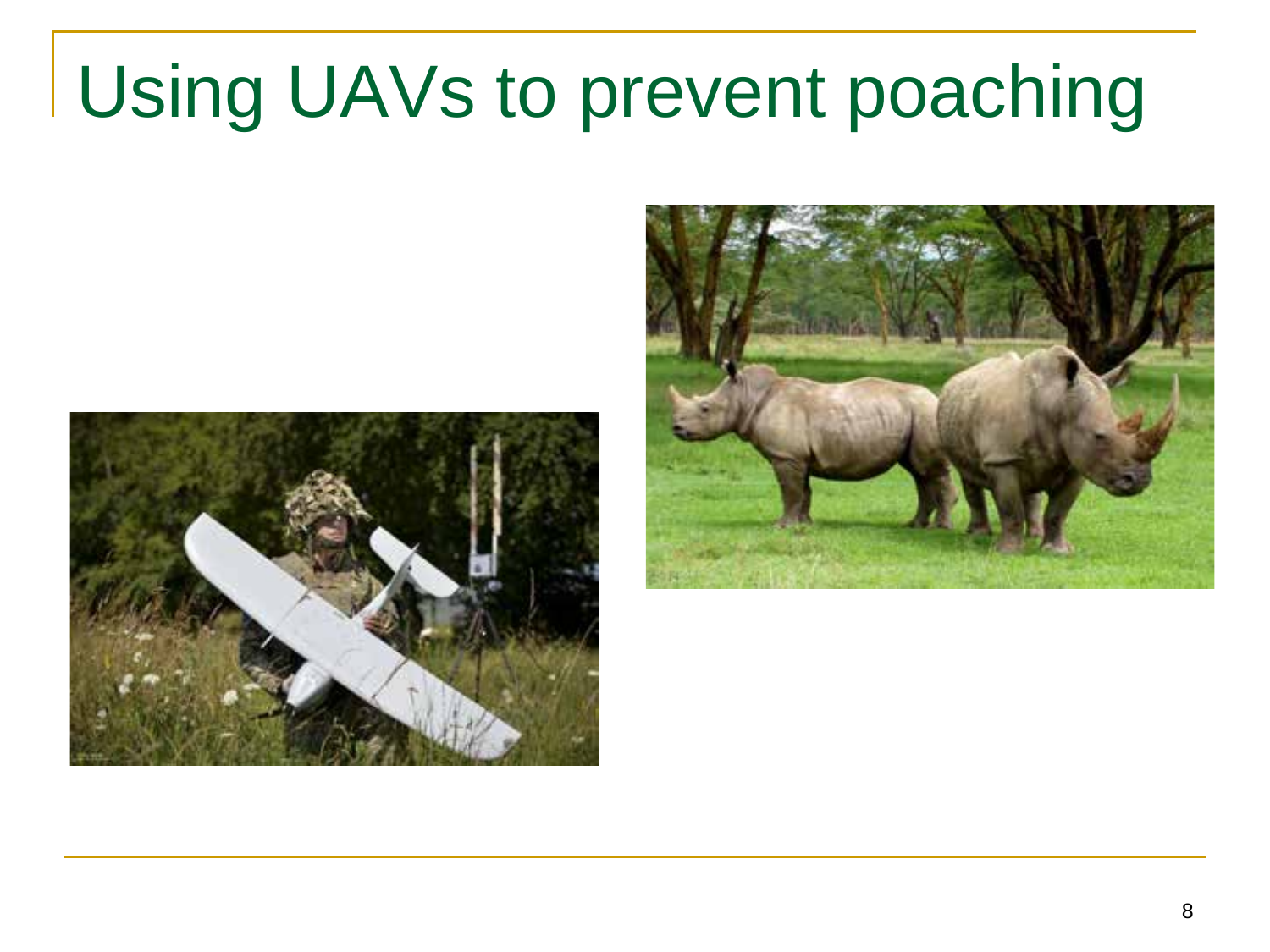#### Attaching GPS receivers and sensors to cows to monitor their health

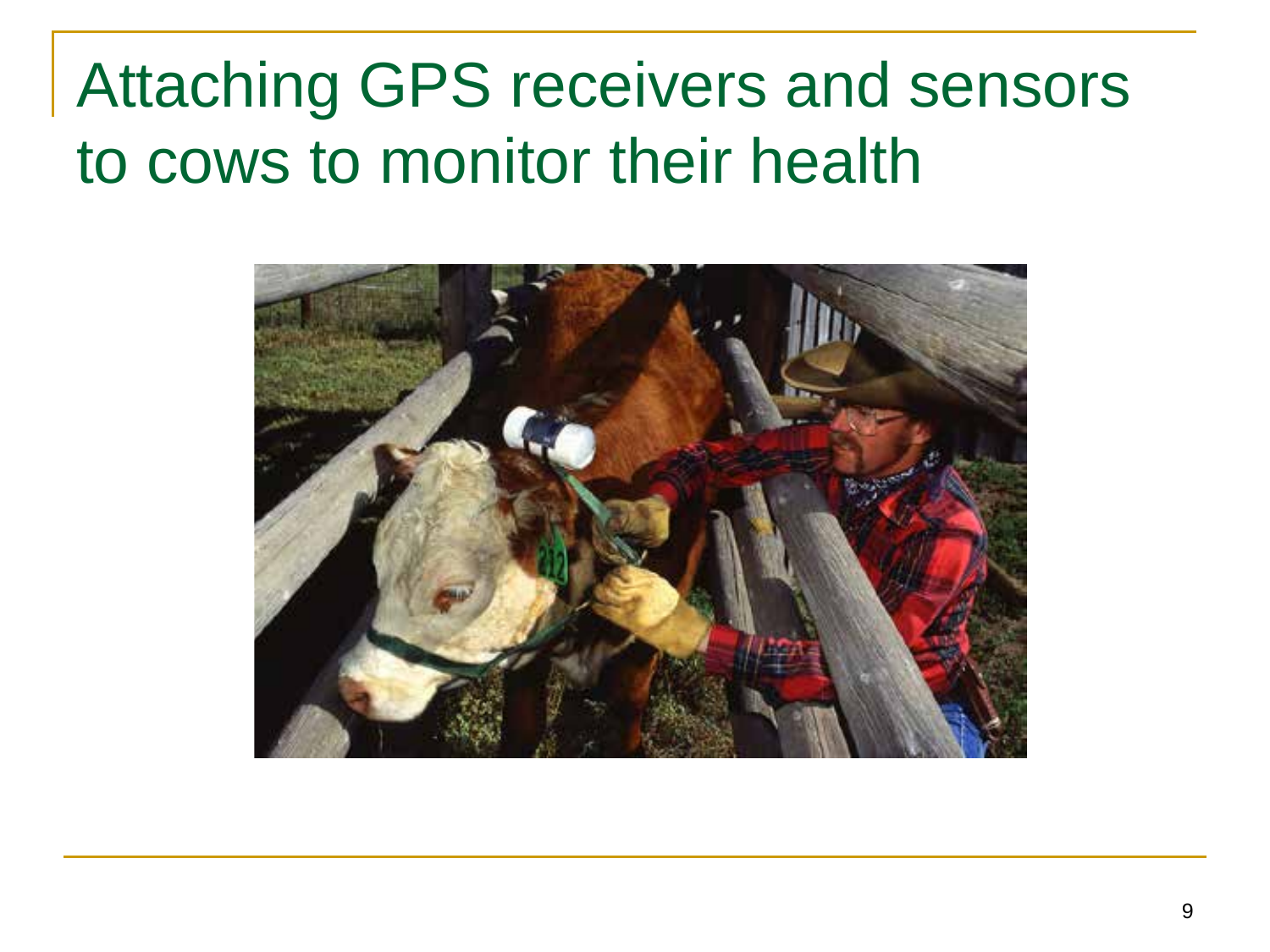#### Managing land use to minimize bird strikes in airports



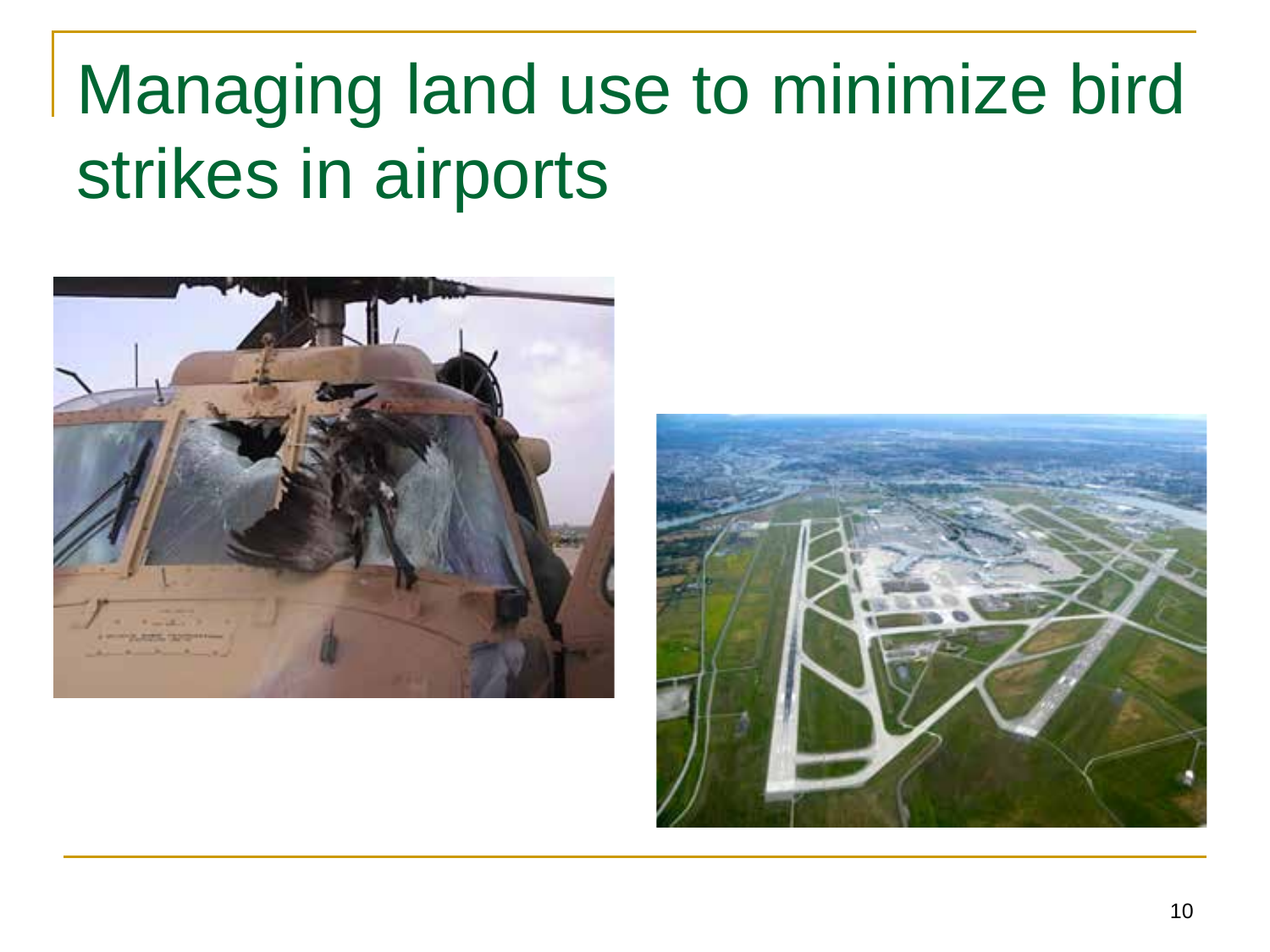# Other mapping projects

- **n** Home ranges, esp. of endangered species
- **n** Legislation, humane laws
- **n** Animal crime and cruelty cases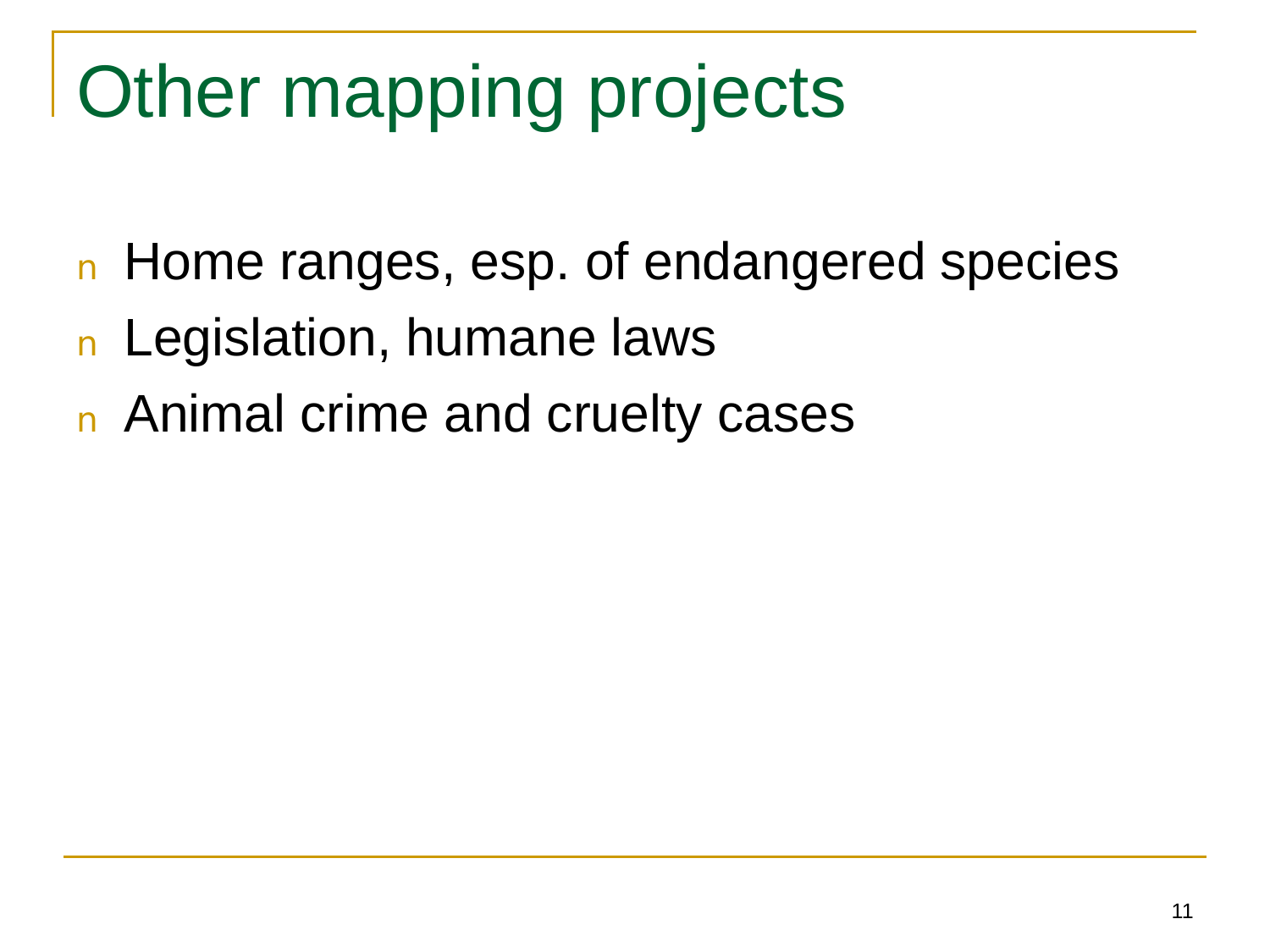# **Challenges**

- n Collaboration among scientists in different fields
- **n** Technology limitations
- n Research funding
- n Cost of equipment
- n Conflicting interests
- n Cultural barriers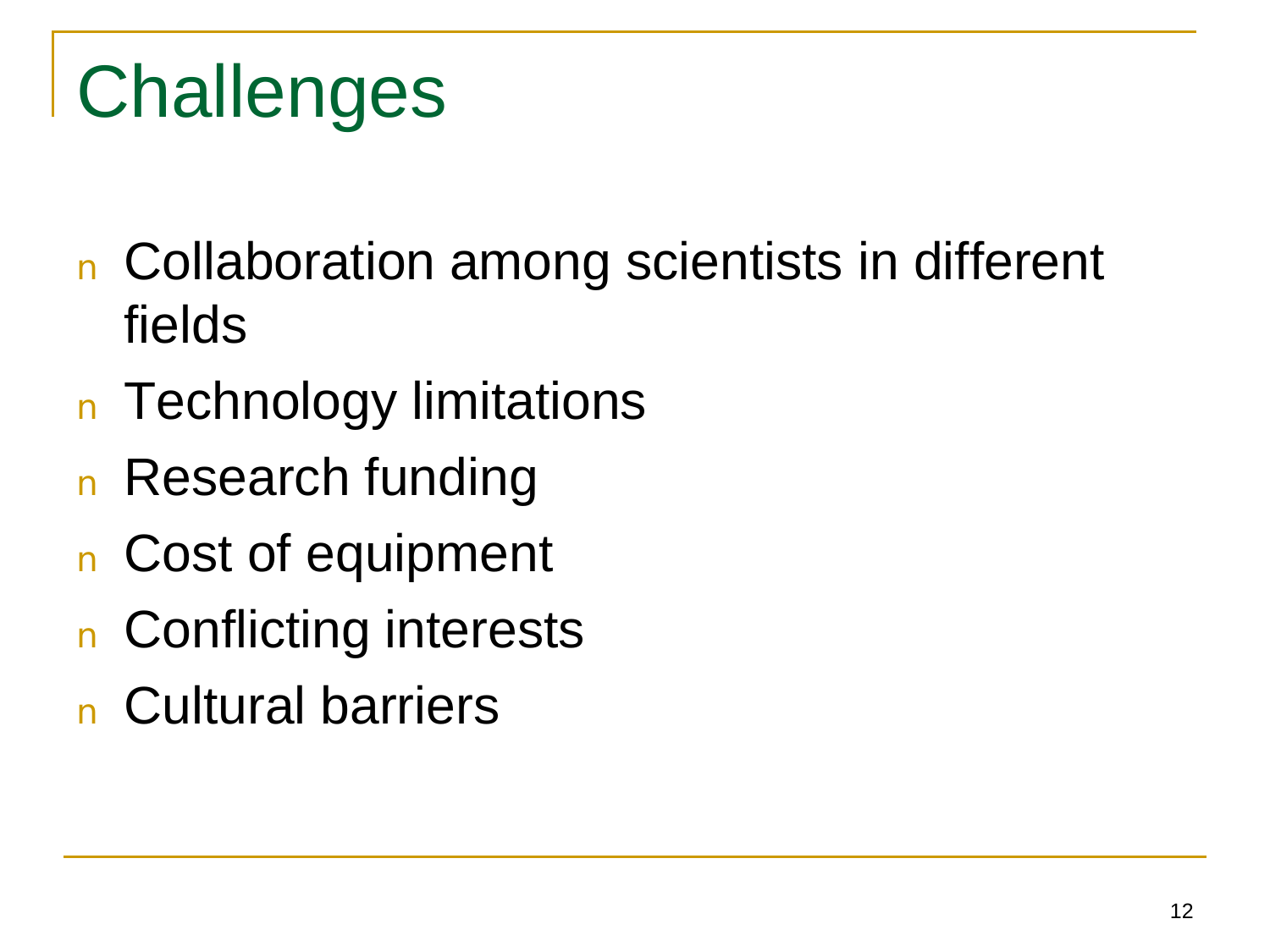#### Our Interests and Expertise

- <sup>n</sup> GIS
- **n** Machine Learning
- **n** Crowdsourcing
- **n** Social media